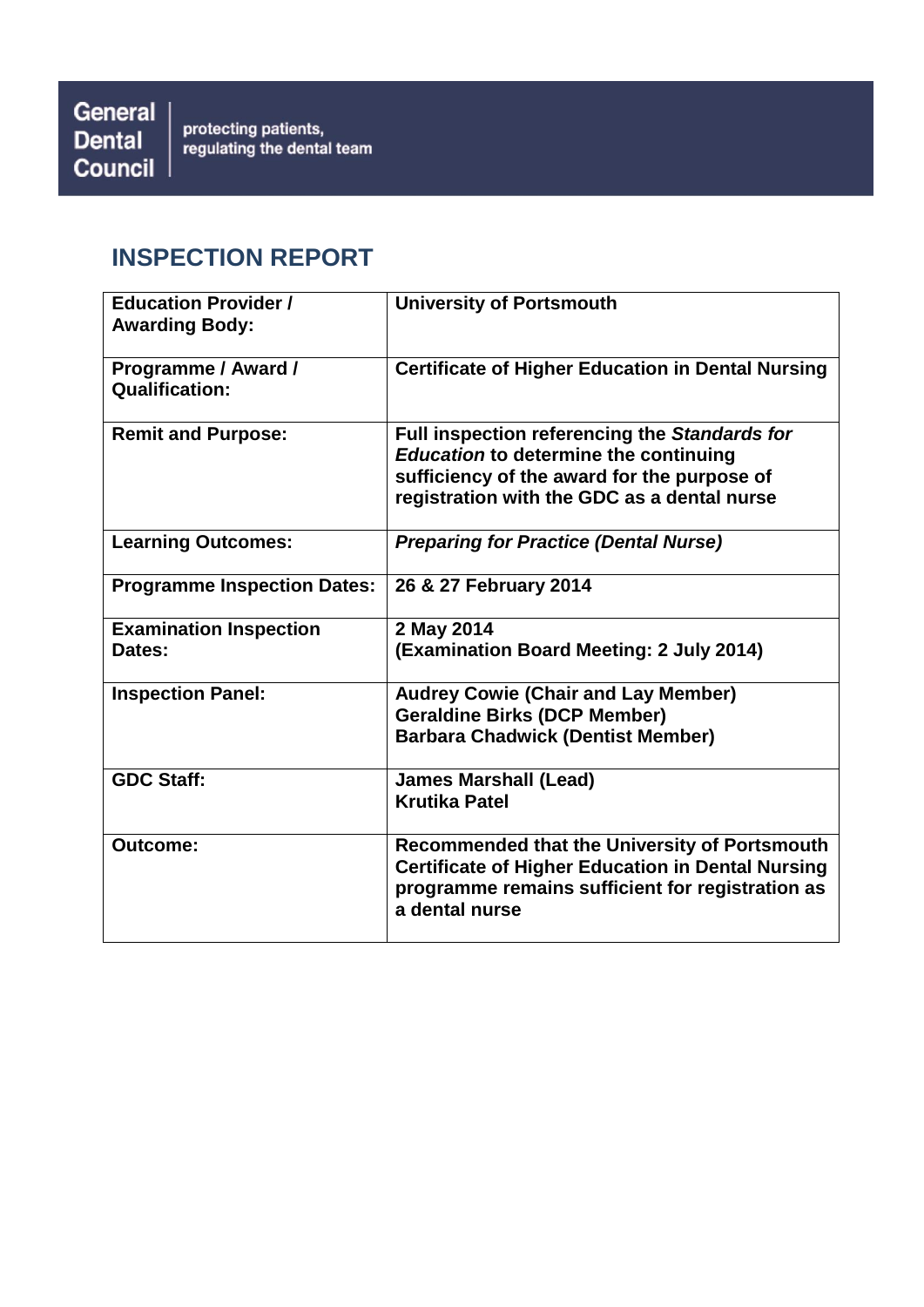### **Inspection summary**

The inspection panel was pleased with the comprehensiveness of the documentation received in advance of the inspection and found that the evidence demonstrating each Requirement was easy to find. Requests for additional information throughout the inspection process were acted upon in a timely fashion.

The panel acknowledged that the programme has recently undergone a period of change of leadership, however, the inspectors were impressed with the strong and motivational leadership skills that were evident within the School, together with a cohesive team approach amongst all of the staff involved in the delivery of the learning outcomes, assessment and administration of the programme.

The panel noted there was a visible adherence to policies and practices in place, which was evident in audit trails relating to patient safety, assessment, quality assurance, fitness to practise, supervision and diversity.

The panel felt the dental nurse students were provided with an excellent opportunity to work with a range of members of the dental team, working alongside BDS and hygiene therapy students in the Dental Academy clinic. The panel agreed that the outreach placement opportunities enabled the students to gain a broad range of experience in a number of clinical settings.

The panel noted positive student feedback with regard to the programme in terms of support, supervision and action within the school following review feedback from student representatives.

The inspectors had no major concerns with the programme and agreed it was well organized and ensures thorough assessment of students across the learning outcomes contained within the GDC publication *'Preparing for Practice'*.

The inspectors could clearly see development of students as they moved through the programme stages and were satisfied that upon graduation the students were fit to practise as safe beginners.

The panel wishes to thank the staff, students, and external stakeholders involved with the Certificate of Higher Education in dental nursing programme for their co-operation and assistance with the inspection.

### **Inspection process and purpose of Inspection**

1. As part of its duty to protect patients and promote high standards within the professions it regulates, the General Dental Council (GDC) quality assures the education and training of student dentists and dental care professionals (DCPs) at institutions whose qualifications enable the holder to apply for registration with the GDC and new qualifications where it is intended that the qualification will lead to registration.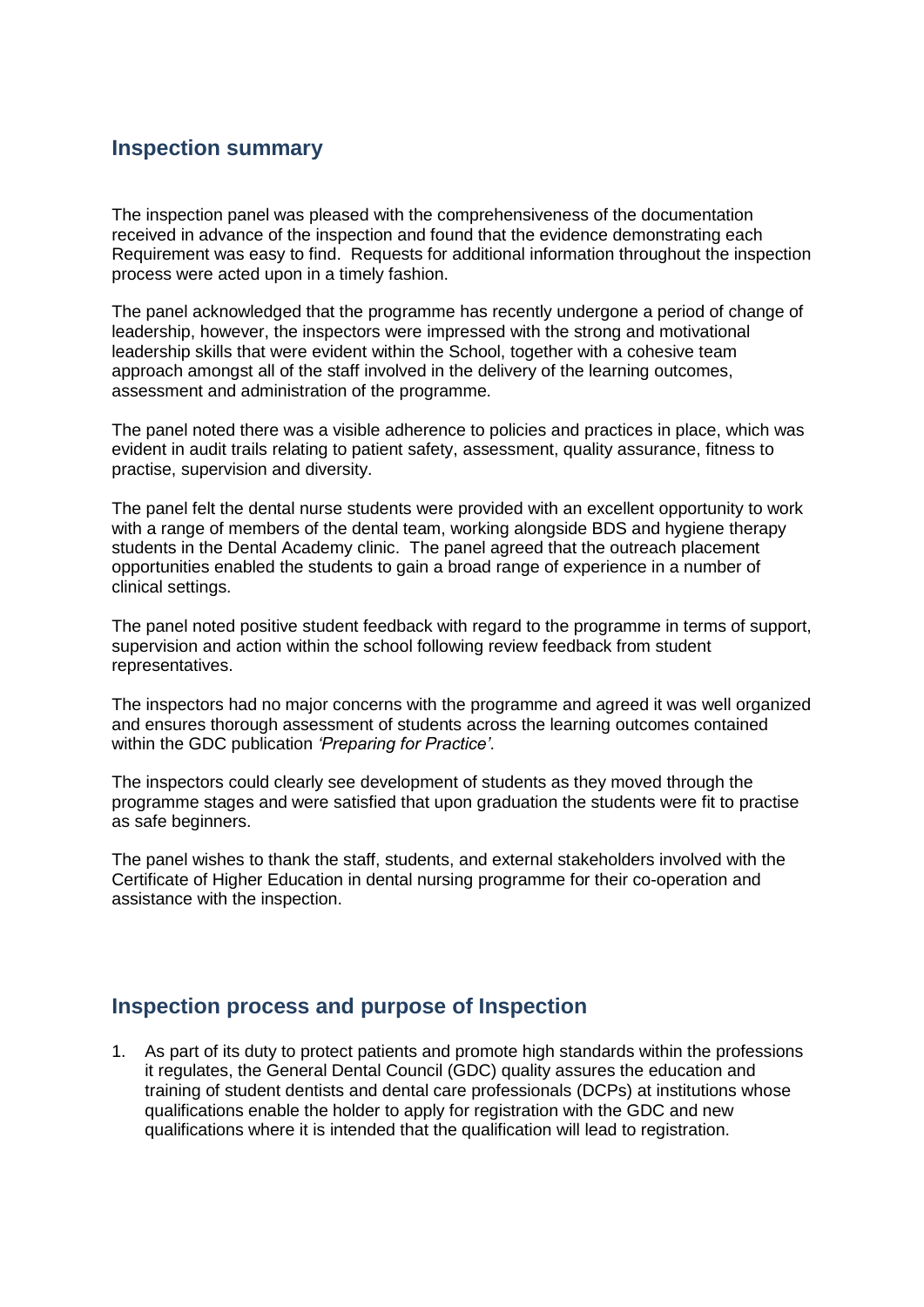- 2. The aim of this quality assurance activity is to ensure that these institutions produce a new registrant who has demonstrated, on graduation, that he or she has met the outcomes required for registration with the GDC. This is to ensure that students who obtain a qualification leading to registration are fit to practise at the level of a safe beginner.
- 3. The inspection focuses on four Standards, with a total of 29 underlying Requirements. These are contained in the document *Standards for Education.*
- 4. The purpose of this inspection was to make a recommendation to the Council of the GDC regarding the 'sufficiency' of the programme for registration as a dental nurse in the UK. The GDC's powers are derived under Part II, Section 9 of the Dentists Act 1984 (as amended) to determine sufficiency of the programme.
- 5. Inspection reports may highlight areas of strength and draw attention to areas requiring improvement and development, including actions that are required to be undertaken by the provider. Where an action is needed for a Requirement to be met, the term 'must' is used to describe the obligation on the provider to undertake this action. For these actions the inspectors may stipulate a specific timescale by which the action must be completed or when an update on progress must be provided. In their observations on the content of the report, the provider should confirm the anticipated date by which these actions will be completed. Where an action would improve how a Requirement is met, the term 'should' is used and for these actions there will be no due date stipulated. Providers will be asked to report on the progress in addressing the required actions through the annual monitoring process. Serious concerns about a lack of progress may result in further inspections or other quality assurance activity.
- 6. The provider of the qualification has the opportunity to provide factual corrections on the draft report. Following the production of the final report the provider is asked to submit observations on, or objections to, the report and the actions listed. Where the inspection panel have recommended that the programme is sufficient for registration, the Council of the GDC have delegated responsibility to the GDC Registrar to consider the recommendations of the panel. Should an inspection panel not be able to recommend sufficiency, the report and observations would be presented to the Council of the GDC for consideration.

## **The Inspection**

- 7. This report sets out the findings of an inspection of the Certificate of Higher Education in dental nursing awarded by the University of Portsmouth. The GDC publication *Standards for Education* (version 1.0 November 2012) was used as a framework for the inspection.
- 8. The inspection was comprised of three visits. The first, referred to as the programme inspection, was carried out on 26 and 27 February 2014. This involved a series of meetings with programme staff involved in the management, delivery and assessment of the programme and a selection of dental nurse students. The second visit took place on the 2 May 2014 during which the panel attended the student case presentation examinations. The third visit took place on 2 July 2014 during which the panel attended the examination board meeting.
- 9. The report contains the findings of the inspection panel across the three visits and with consideration to supporting documentation prepared by the School to evidence how the individual Requirements under the *Standards for Education* have been met.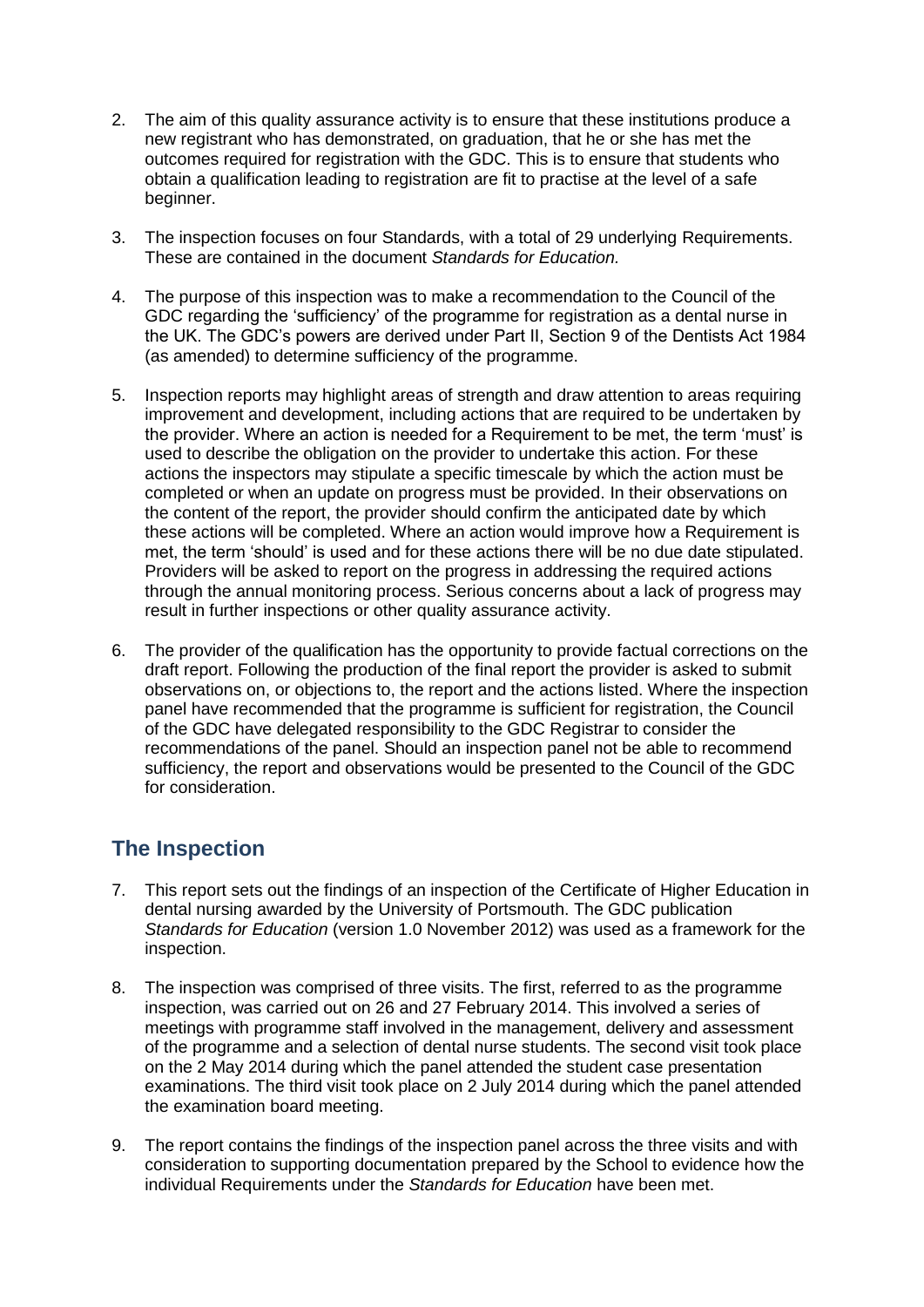### **Overview of Qualification**

- 10. The Certificate of Higher Education in dental nursing programme sits within the University of Portsmouth Dental Academy. The programme has an annual intake of 20 students. The duration of the programme is 39 weeks of teaching and assessment over one year. The University of Portsmouth also offers a BSc (Hons) in Dental Hygiene and Dental Therapy.
- 11. The CertHE in dental nursing programme is taught over five units, four of which are worth 20 credits each with the fifth unit, covering the clinical aspects of the programme, worth 40 credits. Students are required to submit a clinical portfolio at the end of the programme to demonstrate their clinical attainment across the year.
- 12. The programme had been designed to meet the learning outcomes in GDC curriculum document, *Preparing for Practice*, which was published in late 2011.

## **Evaluation of Qualification against the** *Standards for Education*

- 13. As stated above, the *Standards for Education* were used as a framework for this inspection.
- 14. The provider was requested to undertake a self-evaluation of the programme against the individual Requirements under the *Standards for Education*. This involved stating whether each Requirement is met, partly met or not met and to provide evidence in support of their evaluation. The inspection panel examined this evidence, requested further documentary evidence and gathered further evidence from discussions with staff and students.
- 15. The inspection panel used the following descriptors to reach a decision on the extent to which the Certificate of Higher Education in dental nursing of the University of Portsmouth meets each Requirement:

A Requirement is **met** if:

"There is sufficient appropriate evidence derived from the inspection process. This evidence provides the inspectors with broad confidence that the provider demonstrates the Requirement. Information gathered through meetings with staff and students is supportive of documentary evidence and the evidence is robust, consistent and not contradictory. There may be minor deficiencies in the evidence supplied but these are likely to be inconsequential."

#### A Requirement is **partly met** if:

"Evidence derived from the inspection process is either incomplete or lacks detail and, as such, fails to convince the inspection panel that the provider fully demonstrates the Requirement. Information gathered through meetings with staff and students may not fully support the evidence submitted or there may be contradictory information in the evidence provided. There is, however, some evidence of compliance and it is likely that either (a) the appropriate evidence can be supplied in a short time frame, or, (b) any deficiencies identified can be addressed and evidenced in the annual monitoring process."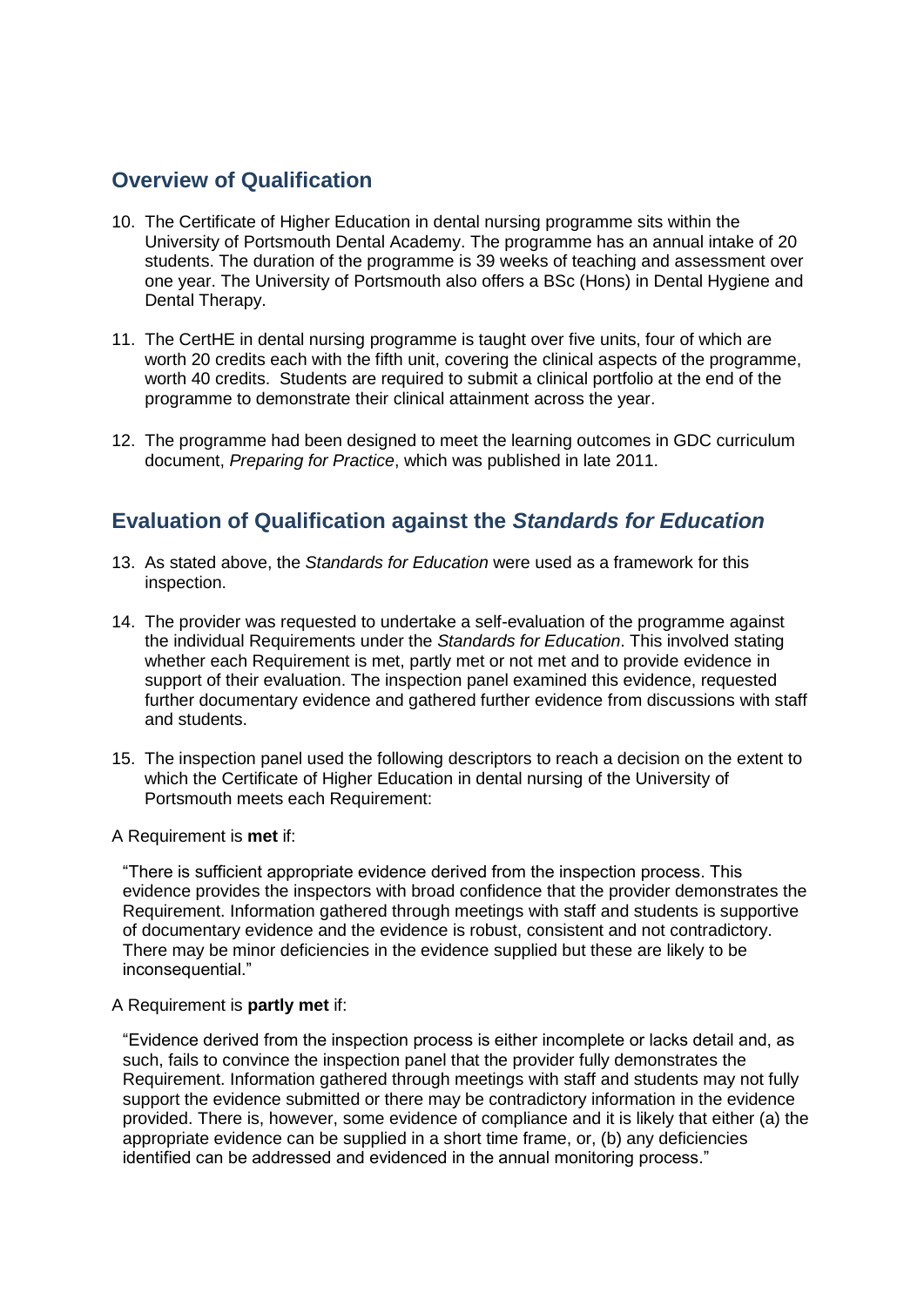#### A Requirement is **not met** if:

"The provider cannot provide evidence to demonstrate a Requirement or the evidence provided is not convincing. The information gathered at the inspection through meetings with staff and students does not support the evidence provided or the evidence is inconsistent and/or incompatible with other findings. The deficiencies identified are such as to give rise to serious concern and will require an immediate action plan from the provider. The consequences of not meeting a Requirement in terms of the overall sufficiency of a programme will depend upon the compliance of the provider across the range of Requirements and the possible implications for public protection.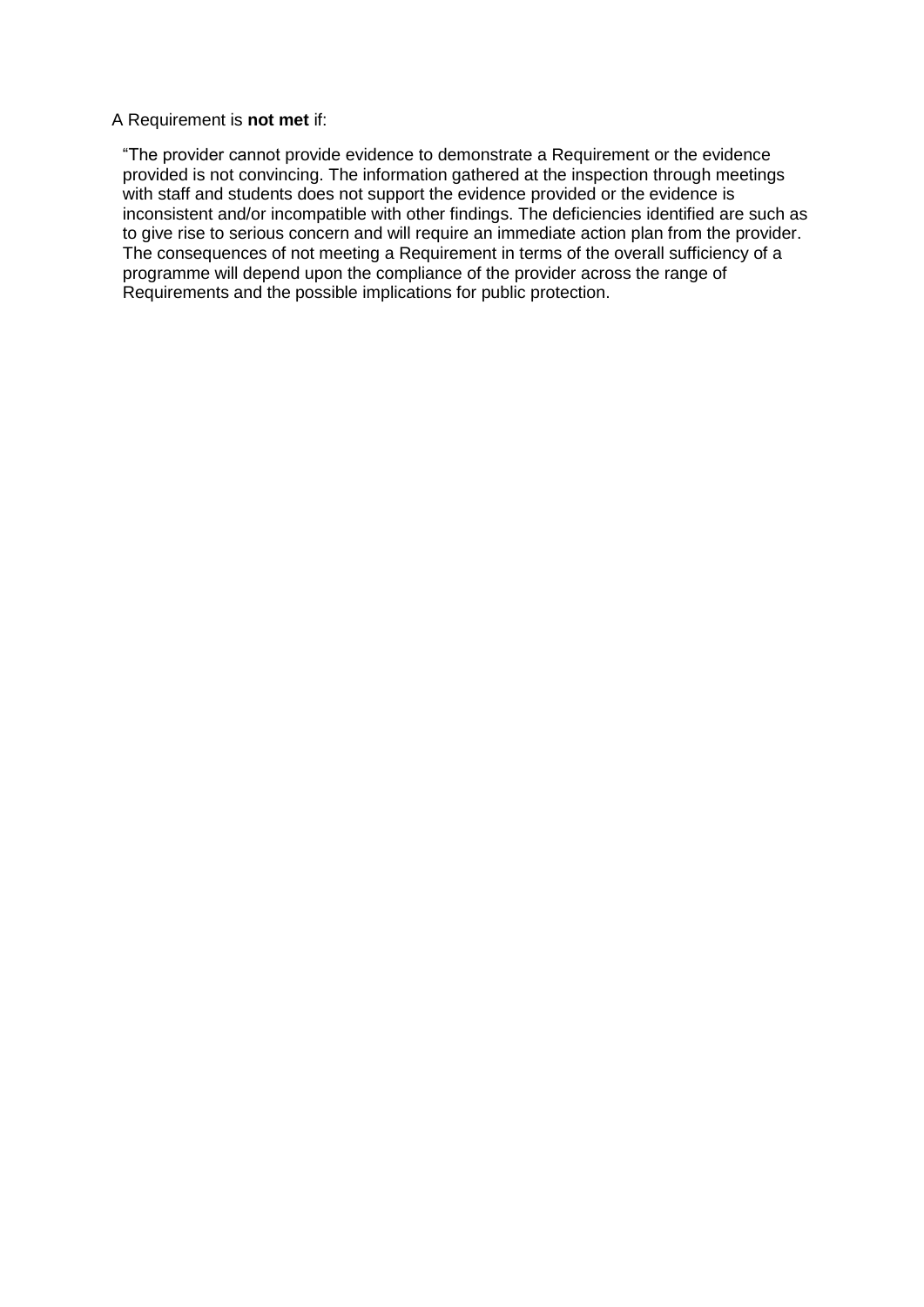| <b>Standard 1 - Protecting patients</b><br>Providers must be aware of their duty to protect the public. Providers must ensure that<br>patient safety is paramount and care of patients is of an appropriate standard. Any risk<br>to the safety of patients and their care by students must be minimised                                                                                    |            |                      |                   |  |
|---------------------------------------------------------------------------------------------------------------------------------------------------------------------------------------------------------------------------------------------------------------------------------------------------------------------------------------------------------------------------------------------|------------|----------------------|-------------------|--|
| <b>Requirements</b>                                                                                                                                                                                                                                                                                                                                                                         | <b>Met</b> | <b>Partly</b><br>met | <b>Not</b><br>met |  |
| 1. Students will provide patient care only when they have<br>demonstrated adequate knowledge and skills. For clinical<br>procedures, the student should be assessed as competent in<br>the relevant skills at the levels required in the pre-clinical<br>environments prior to treating patients                                                                                            |            |                      |                   |  |
| Patients must be made aware that they are being treated by<br>2.<br>students and give consent                                                                                                                                                                                                                                                                                               |            |                      |                   |  |
| 3.<br>Students will only provide patient care in an environment<br>which is safe and appropriate. The provider must comply with<br>relevant legislation and requirements regarding patient care                                                                                                                                                                                             |            |                      |                   |  |
| When providing patient care and services, students are to be<br>4.<br>supervised appropriately according to the activity and the<br>student's stage of development.                                                                                                                                                                                                                         |            |                      |                   |  |
| Supervisors must be appropriately qualified and trained.<br>5.<br>Clinical supervisors must have appropriate general or<br>specialist registration with a regulatory body                                                                                                                                                                                                                   |            |                      |                   |  |
| Students and those involved in the delivery of education and<br>6.<br>training must be encouraged to raise concerns if they identify<br>any risks to patient safety                                                                                                                                                                                                                         |            |                      |                   |  |
| Should a patient safety issue arise, appropriate action must be<br>7.<br>taken by the provider                                                                                                                                                                                                                                                                                              |            |                      |                   |  |
| Providers must have a student fitness to practise policy and<br>8.<br>apply as required. The content and significance of the student<br>fitness to practise procedures must be conveyed to students<br>and aligned to GDC student fitness to practise guidance. Staff<br>involved in the delivery of the programme should be familiar<br>with the GDC Student Fitness to Practise Guidance. | ٧          |                      |                   |  |
| <b>GDC comments</b>                                                                                                                                                                                                                                                                                                                                                                         |            |                      |                   |  |
| Requirement 1: Students will provide patient care only when they have demonstrated                                                                                                                                                                                                                                                                                                          |            |                      |                   |  |

**adequate knowledge and skills. For clinical procedures, the student should be assessed as competent in the relevant skills at the levels required in the pre-clinical environments prior to treating patients** *(Requirement Met)*

The panel was provided with evidence of a range of methods the School uses to ensure students only provide patient care when they have demonstrated adequate knowledge and skill. The School uses a Passport to Practice scheme, which ensures that all students have been assessed to begin clinical work and have contact with patients.

The pre-clinical training aspect of the programme lasts six weeks and during this period students are required to undertake pre-clinical OSCEs and a knowledge assessment.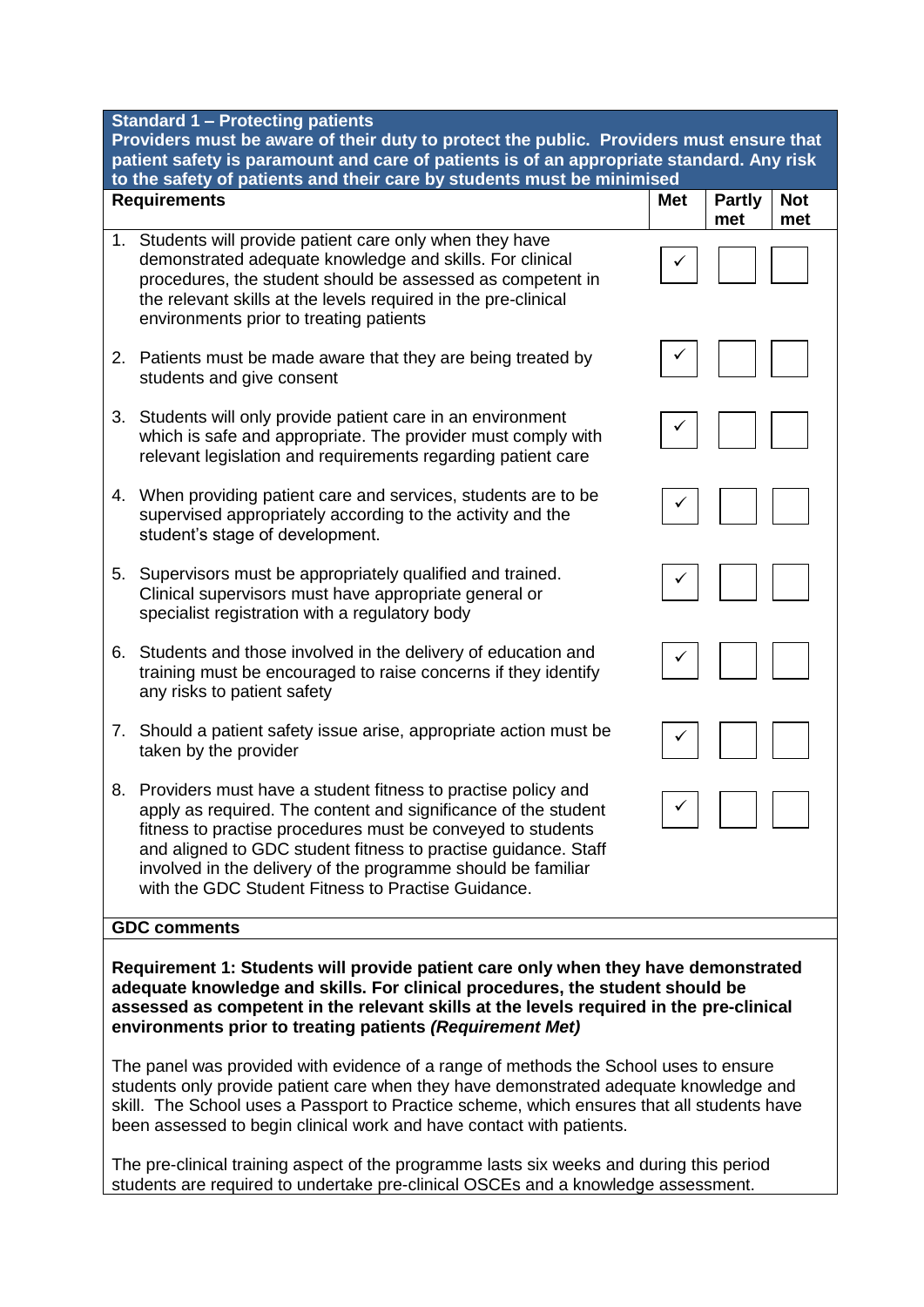Formative assessment is then carried out during the remaining four units to ensure that students remain safe to continue clinical work with patients.

The panel was reassured to see the effectiveness of this system and was provided with evidence of students who had failed to meet the required standard during the Passport to Practice scheme and were required to undertake remediation to proceed with the programme.

#### **Requirement 2: Patients must be made aware that they are being treated by students and give consent** *(Requirement Met)*

The panel was impressed with the information provided to patients prior to treatment, which clearly informed them that they were being treated by students. The panel was also provided with an example of the consent form, which patients are required to sign prior to any treatment commencing. The panel noted that the coloured uniforms worn by different student groups enabled patients and staff to clearly identify them and ensure patient safety at all times.

#### **Requirement 3: Students will only provide patient care in an environment which is safe and appropriate. The provider must comply with relevant legislation and requirements regarding patient care** *(Requirement Met)*

The panel was reassured by the significant number of policies the School has in place to ensure the patient care environment is safe and appropriate. The panel was also provided with evidence of the School's compliance with all relevant legislation ensuring safe and appropriate patient care is maintained.

During the inspection, which took place in February 2014, the panel noticed that each treatment bay has only one sink. It has been noted that hand washing facilities are available at the entrance to the treatment room, which is sub-divided into numerous treatment bays. It is also noted that the Dental Academy has a dedicated decontamination suite in accordance with HTM 01-05 Best Practice.

The panel was concerned that by only having one sink in each treatment bay there was the possibility of this sink being used for dirty and clean activity. The Dental Academy assured the panel that policies and training are in place to ensure no clinical activity or instrument manual cleaning is undertaken in the bay sinks. The panel recommends that the School should regularly audit the use of the clinical facilities in each treatment bay to ensure that the training is effective and that the policies are being followed.

The panel agreed that the main decontamination unit that is currently used at the School is of an extremely high standard and commends the School for its use.

Students are required to undertake training in outreach locations during the course of the programme. The panel was satisfied that each outreach facility is required to hold a contract with the University and they are subject to a biannual audit.

#### **Requirement 4: When providing patient care and services, students are to be supervised appropriately according to the activity and the student's stage of development** *(Requirement Met)*

At the beginning of the inspection the panel identified that a number of the student clinical portfolios were not signed by the clinical supervisor. This issue was raised with the School and the panel were informed that the use of portfolios was undergoing a review to ensure they were an effective tool in the education and assessment process. The panel was pleased to see that during the final inspection visit all of the portfolios were signed and up to date, satisfying the panel that the students were appropriately supervised when providing patient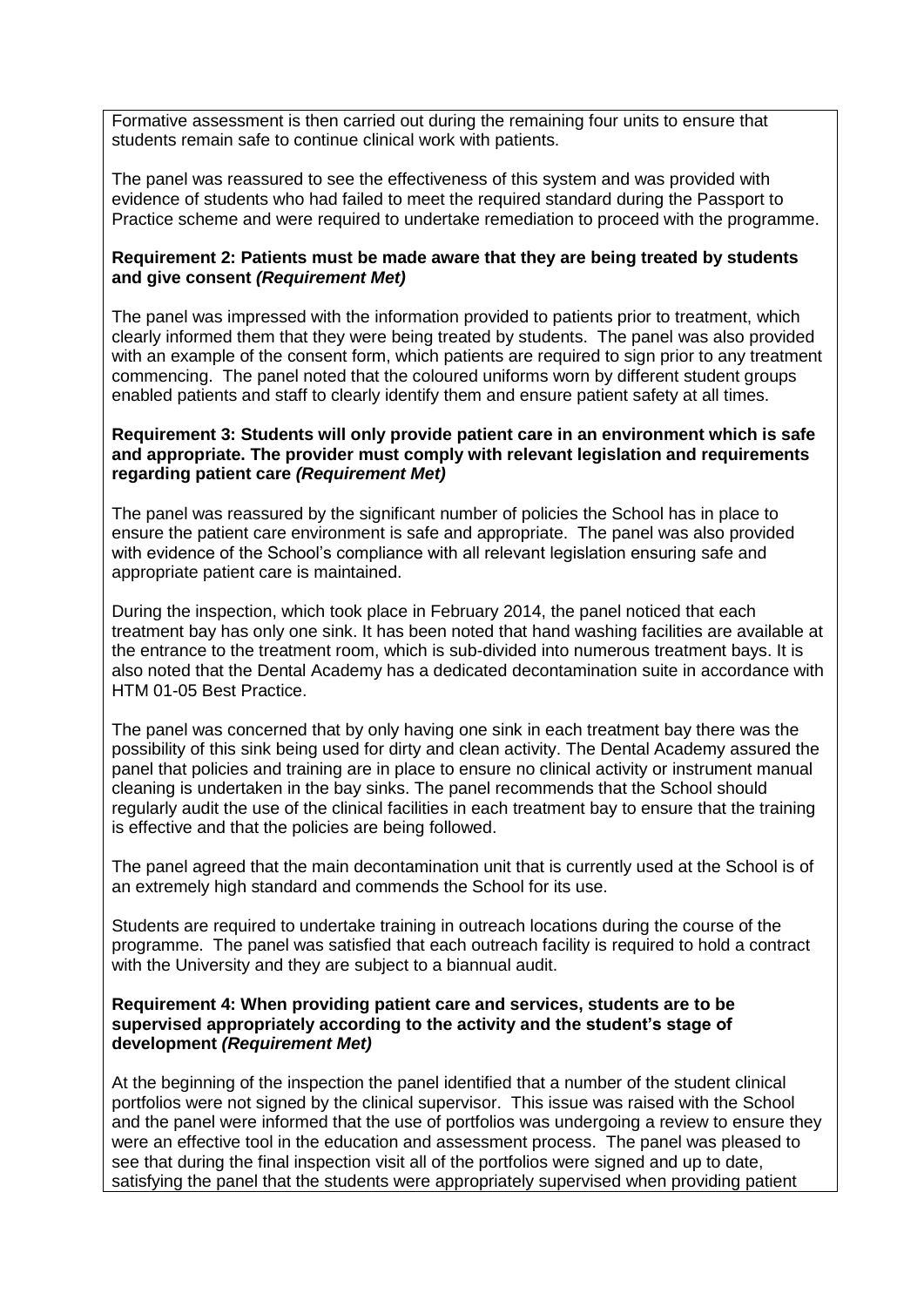care.

Students on the dental nursing programme spend time both in the clinics of the Dental Academy in Portsmouth and in practice placements in the local vicinity. The panel was provided with sufficient evidence of the adequate staff student ratio at the Dental Academy and of the supervision given to students in their placements.

#### **Requirement 5**: **Supervisors must be appropriately qualified and trained. Clinical supervisors must have appropriate general or specialist registration with a regulatory body** *(Requirement Met)*

The panel was provided with evidence that all supervisors on the programme are appropriately qualified and registered. University of Portsmouth tutors have their CPD and any mandatory training monitored by their line manager during the annual appraisal process. Clinical supervisors in the outreach placements are required to submit evidence of their registration with a regulatory body through the location audit process.

#### **Requirement 6: Students and those involved in the delivery of education and training must be encouraged to raise concerns if they identify any risks to patient safety** *(Requirement Met)*

The panel was provided with copies of the University's whistleblowing, raising concerns and safeguarding children policies. The panel was pleased with the comprehensiveness of these policies. All students are required to read and sign a declaration that they have done so, which was confirmed during meetings with the students.

The School also has in place a policy and process to ensure that concerns that are raised in the outreach placements are appropriately addressed.

#### **Requirement 7: Should a patient safety issue arise, appropriate action must be taken by the provider** *(Requirement Met)*

In the event that a patient safety issue is identified, this is escalated to the Student Support Committee (SSCOM), which meets each month. The School maintains a live database of all issues raised at the SSCOM as well as a health and safety incident log, detailing all problems that have arisen and the actions taken by the School to resolve the issue. The panel was reassured that the systems the School has in place ensured that patient safety issues where managed appropriately.

**Requirement 8: Providers must have a student fitness to practise policy and apply as required. The content and significance of the student fitness to practise procedures must be conveyed to students and aligned to GDC student fitness to practise guidance. Staff involved in the delivery of the programme should be familiar with the GDC Student Fitness to Practise Guidance** *(Requirement Met)*

During the programme induction process, students are required to complete the University fitness to practise form and the Dental Academy code of professional conduct and fitness to practise form. The panel was also provided with copies of these forms and of the University of Portsmouth Fitness to Practice Procedures.

There are several routes for fitness to practise issues to be raised, including via the Clinical Directors, UPDA Director, course leads or via the SSCOM.

#### **Actions**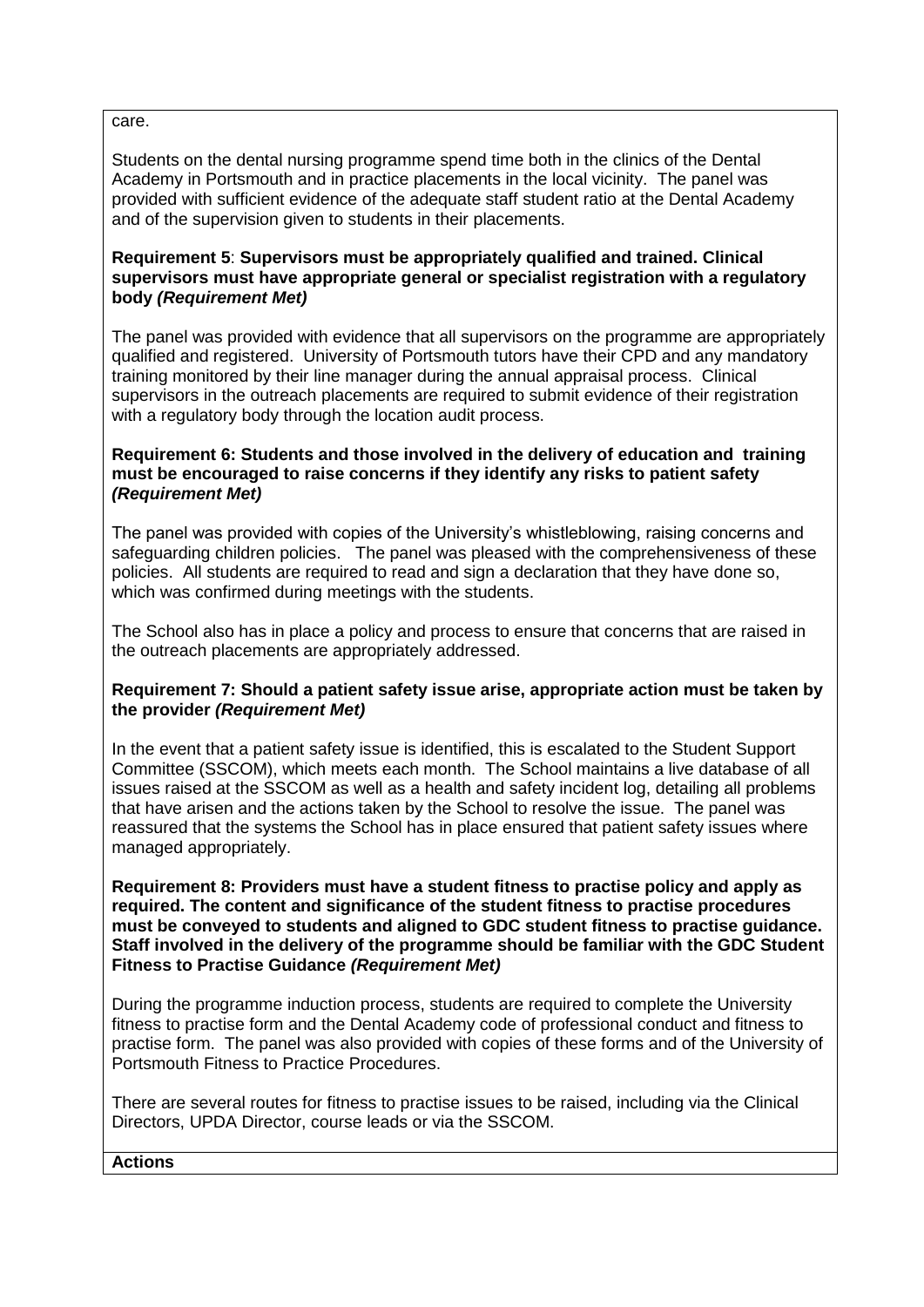| Req.<br><b>Number</b> | <b>Actions for the provider</b>                                                                                                                                                     | Due date<br>(if applicable) |
|-----------------------|-------------------------------------------------------------------------------------------------------------------------------------------------------------------------------------|-----------------------------|
|                       | The School should regularly audit the use of the clinical<br>facilities in each treatment bay to ensure that the training is<br>effective and that the policies are being followed. | N/A                         |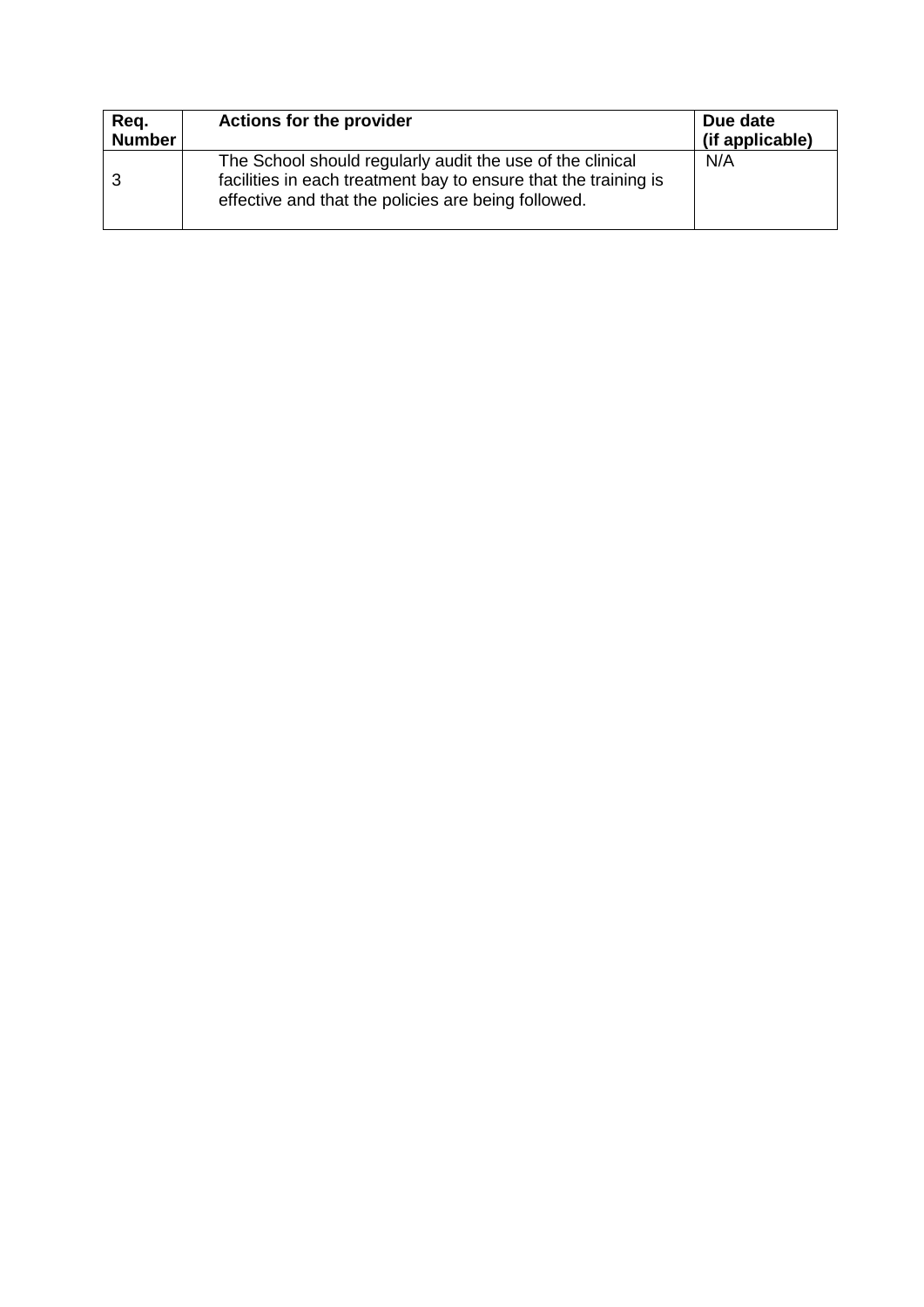| Standard 2 - Quality evaluation and review of the programme                                                                                                                                                                                                                                                                                                                                    |  |  |  |
|------------------------------------------------------------------------------------------------------------------------------------------------------------------------------------------------------------------------------------------------------------------------------------------------------------------------------------------------------------------------------------------------|--|--|--|
| The provider must have in place effective policy and procedures for the monitoring and<br>review of the programme                                                                                                                                                                                                                                                                              |  |  |  |
| <b>Requirements</b><br><b>Met</b><br><b>Not</b><br><b>Partly</b><br>met<br>met                                                                                                                                                                                                                                                                                                                 |  |  |  |
| The provider will have a framework in place that details how it<br>9.<br>manages the quality of the programme which includes<br>making appropriate changes to ensure the curriculum<br>continues to map across to the latest GDC outcomes and<br>adapts to changing legislation and external guidance. There<br>must be a clear statement about where responsibility lies for<br>this function |  |  |  |
| 10. The provider will have systems in place to quality assure<br>placements                                                                                                                                                                                                                                                                                                                    |  |  |  |
| 11. Any problems identified through the operation of the quality<br>management framework must be addressed as soon as<br>possible                                                                                                                                                                                                                                                              |  |  |  |
| 12. Should quality evaluation of the programme identify any<br>serious threats to the students achieving learning outcomes<br>through the programme, the GDC must be notified at the<br>earliest possible opportunity                                                                                                                                                                          |  |  |  |
| 13. Programmes must be subject to rigorous internal and external<br>quality assurance procedures                                                                                                                                                                                                                                                                                               |  |  |  |
| 14. External examiners must be utilised and must be familiar with<br>the learning outcomes and their context. Providers should<br>follow QAA guidelines on external examining where<br>applicable                                                                                                                                                                                              |  |  |  |
| 15. Providers must consider and, where appropriate, act upon<br>concerns raised or formal reports on the quality of education<br>and assessment                                                                                                                                                                                                                                                |  |  |  |
| <b>GDC comments</b>                                                                                                                                                                                                                                                                                                                                                                            |  |  |  |
| Requirement 9: The provider will have a framework in place that details how it manages<br>the quality of the programme which includes making appropriate changes to ensure the                                                                                                                                                                                                                 |  |  |  |

**curriculum continues to map across to the latest GDC outcomes and adapts to changing legislation and external guidance. There must be a clear statement about where responsibility lies for this function** *(Requirement Met)*

The panel was reassured by the robust framework in place at the Dental Academy to ensure the quality of the programme is maintained. The programme is subject to both the Annual Departmental Standards and Quality Review (ADSQER) and the University of Portsmouth Periodic Review Process. The panel was provided with evidence of the latest ADSQER, which took place in December 2013 and the latest University periodic review, which took place in February 2013. The panel was also provided with the actions taken by the School to meet recommendations made in the reports.

In the event that changes or modifications are needed in the programme, the School is required to enter the process of Approval, Modification and Closure of Academic Provision,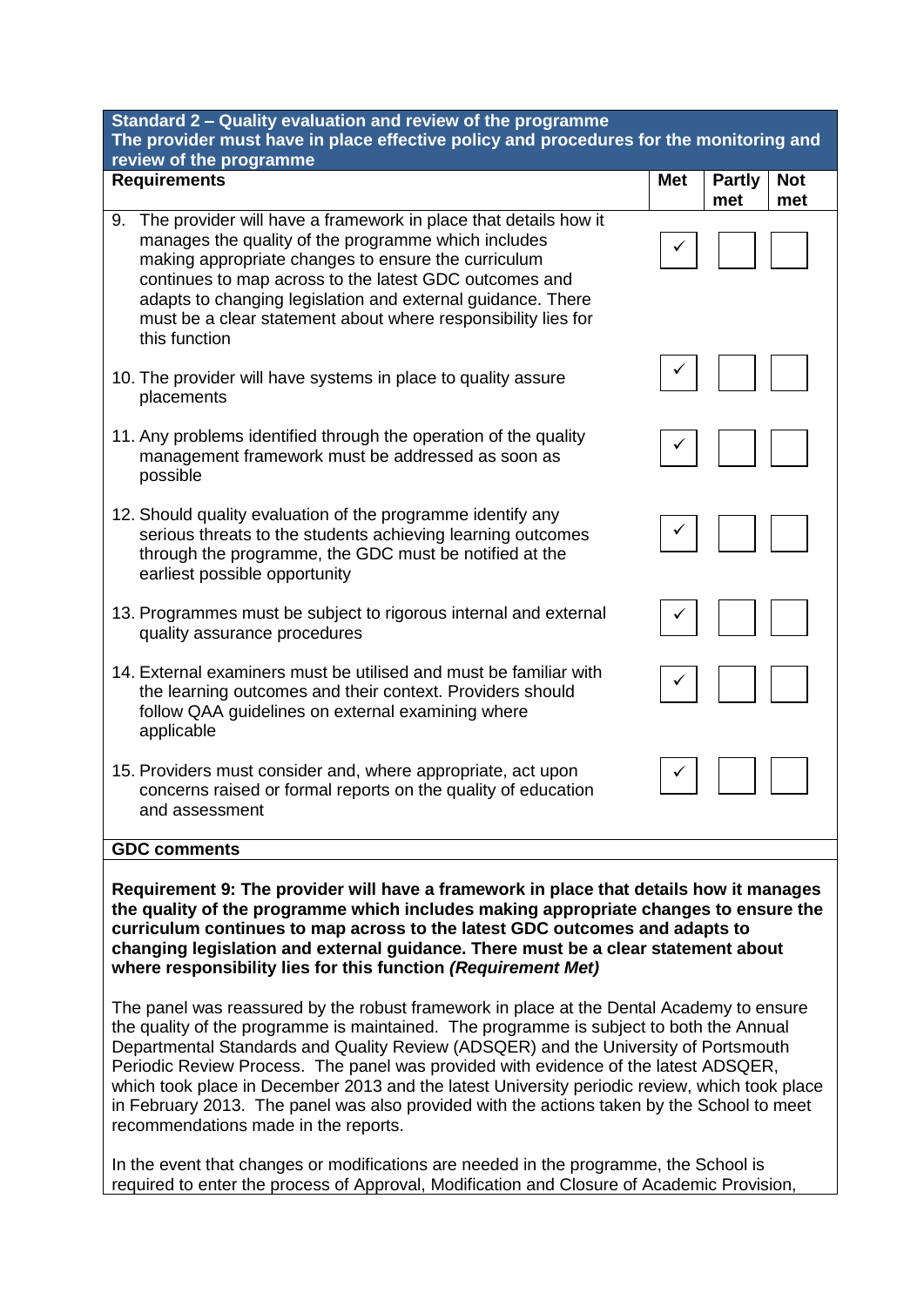which is managed by the Academic Registry. The panel was reassured that the School and University has a robust process in place to manage programme changes when required.

In 2012 the School successfully mapped the programme to the GDC's Preparing for Practice learning outcomes. During this period of change the School also realigned the original 15 month CertHE programme to the standard one year CertHE.

#### **Requirement 10: The provider will have systems in place to quality assure placements** *(Requirement Met)*

The School carries out biannual audits of the outreach placements to ensure quality assurance. In addition to this the School requests feedback on the practice placements and issues contracts with placements. The University of Portsmouth issues formal guidance on work-based learning and a code of practice for work-based learning, copies of which were made available to the inspectors. The outreach placement audit reports were also made available to the panel.

The panel was also reassured that in addition to the quality assurance processes carried out by the School, quality assurance of placements is also undertaken as part of the NHS annual Strategic Review.

#### **Requirement 11: Any problems identified through the operation of the quality management framework must be addressed as soon as possible** *(Requirement Met)*

In the event that problems are identified through the quality management framework, issues are addressed by the Academic Standards and Quality group. The panel was satisfied that the School effectively manages problems identified and was able to see this process in action when the issue of unsigned student clinical portfolios was raised. As noted above, the School addressed this problem and during the final inspection the panel was satisfied that all issues relating to the portfolio sign-off had been resolved.

#### **Requirement 12: Should quality evaluation of the programme identify any serious threats to the students achieving learning outcomes through the programme, the GDC must be notified at the earliest possible opportunity** *(Requirement Met)*

The panel was satisfied that whilst the School has not been required to notify the GDC of any serious threats to the students achieving the learning outcomes through the programme, the School has in place a suitable process which would ensure this takes place. The School maintains an academic risk register, which is reviewed regularly by the UPDA Executive Team, where any serious threats to the student's learning would be recorded and monitored.

#### **Requirement 13: Programmes must be subject to rigorous internal and external quality assurance procedures** *(Requirement Met)*

The School has in place a number of methods to ensure rigorous internal and external quality assurance procedures are maintained. Internally, the programme is subject to the Annual Departmental Standards and Quality Review process and the University of Portsmouth Periodic Review Process. The panel were provided with evidence of both of these reviews, in addition to the actions taken as a result of them.

The School also utilises external examiners to ensure the quality of the programme is maintained and the panel was provided with evidence of the External Examiners Report and Action Plan.

#### **Requirement 14: External examiners must be utilised and must be familiar with the**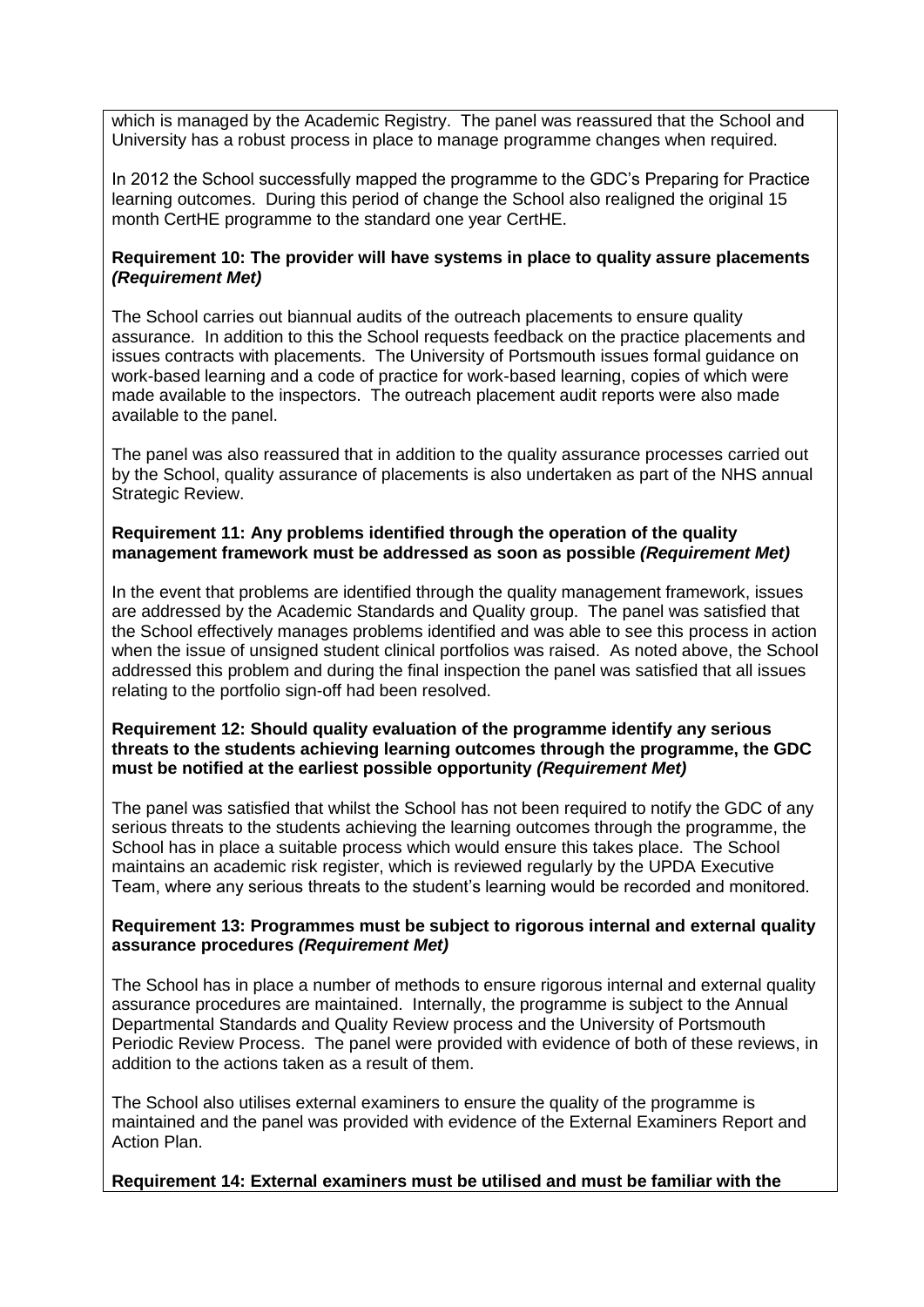#### **learning outcomes and their context. Providers should follow QAA guidelines on external examining where applicable** *(Requirement Met)*

All external examiners at the University of Portsmouth are required to attend an induction and training session, prior to commencing their role with the School. The University also specific regulations and guidance on the use of external examiners, which the panel felt was extremely comprehensive. During the inspection the panel was provided with evidence that the external examiners involved with the programme were suitably trained to ensure they adhered to QAA guidelines.

#### **Requirement 15: Providers must consider and, where appropriate, act upon concerns raised or formal reports on the quality of education and assessment** *(Requirement Met)*

The panel was provided with evidence of the latest External Examiners Report and Action Plan from the 2012-2013 academic year. The panel was informed that any issues from this, and other aspects of the quality management framework, would be raised with the Academic Standard and Quality Group and was provided with the group's action plan, which identified how the issues raised would be addressed and reviewed.

| <b>Actions</b>        |                                 |                             |
|-----------------------|---------------------------------|-----------------------------|
| Req.<br><b>Number</b> | <b>Actions for the provider</b> | Due date<br>(if applicable) |
|                       | None                            |                             |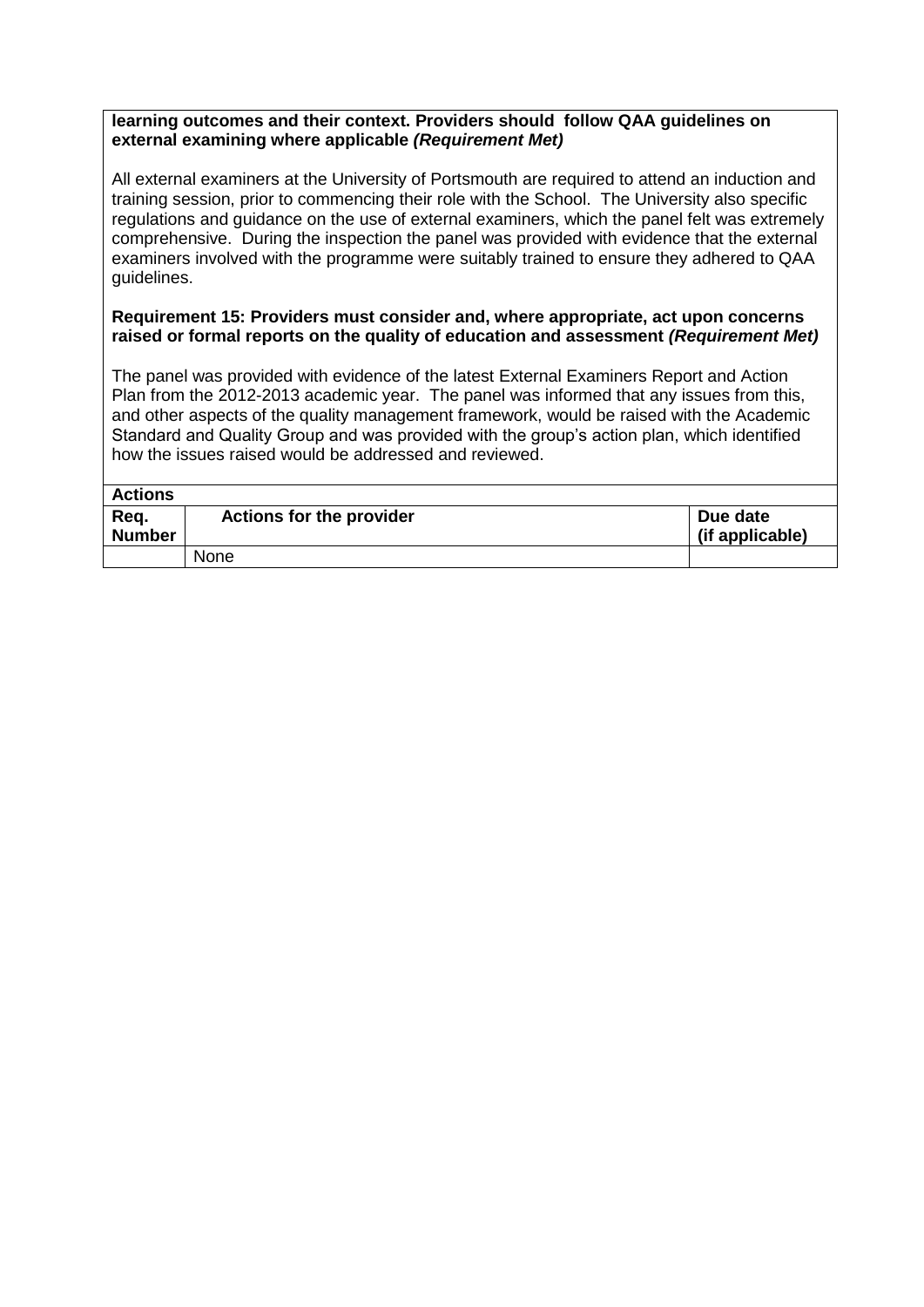| <b>Standard 3- Student assessment</b><br>Assessment must be reliable and valid. The choice of assessment method must be<br>appropriate to demonstrate achievement of the GDC learning outcomes. Assessors<br>must be fit to perform the assessment task                                                                                                                                                     |            |                      |                   |  |
|-------------------------------------------------------------------------------------------------------------------------------------------------------------------------------------------------------------------------------------------------------------------------------------------------------------------------------------------------------------------------------------------------------------|------------|----------------------|-------------------|--|
| <b>Requirements</b>                                                                                                                                                                                                                                                                                                                                                                                         | <b>Met</b> | <b>Partly</b><br>met | <b>Not</b><br>met |  |
| 16. To award the qualification, providers must be assured that<br>students have demonstrated attainment across the full range<br>of learning outcomes, at a level sufficient to indicate they are<br>safe to begin practice. This assurance should be underpinned<br>by a coherent approach to aggregation and triangulation, as<br>well as the principles of assessment referred to in these<br>standards. |            |                      |                   |  |
| 17. The provider will have in place management systems to plan,<br>monitor and record the assessment of students throughout<br>the programme against each of the learning outcomes                                                                                                                                                                                                                          |            |                      |                   |  |
| 18. Assessment must involve a range of methods appropriate to<br>the learning outcomes and these should be in line with<br>current practice and routinely monitored, quality assured and<br>developed                                                                                                                                                                                                       |            |                      |                   |  |
| 19. Students will have exposure to an appropriate breadth of<br>patients/procedures and will undertake each activity relating<br>to patient care on sufficient occasions to enable them to<br>develop the skills and the level of competency to achieve the<br>relevant GDC learning outcomes                                                                                                               |            |                      |                   |  |
| 20. The provider should seek to improve student performance by<br>encouraging reflection and by providing feedback <sup>1</sup> .                                                                                                                                                                                                                                                                           |            |                      |                   |  |
| 21. Examiners/assessors must have appropriate skills,<br>experience and training to undertake the task of assessment,<br>appropriate general or specialist registration with a regulatory<br>body                                                                                                                                                                                                           |            |                      |                   |  |
| 22. Providers must ask external examiners to report on the extent<br>to which assessment processes are rigorous, set at the<br>correct standard, ensure equity of treatment for students and<br>have been fairly conducted                                                                                                                                                                                  |            |                      |                   |  |
| 23. Assessment must be fair and undertaken against clear<br>criteria. Standard setting must be employed for summative<br>assessments                                                                                                                                                                                                                                                                        |            |                      |                   |  |
| 24. Where appropriate, patient/peer/customer feedback<br>should contribute to the assessment process                                                                                                                                                                                                                                                                                                        |            |                      |                   |  |
| 25. Where possible, multiple samples of performance must<br>be taken to ensure the validity and reliability of the<br>assessment conclusion                                                                                                                                                                                                                                                                 |            |                      |                   |  |

**<sup>.</sup>**  $1$  Reflective practice should not be part of the assessment process in a way that risks effective student use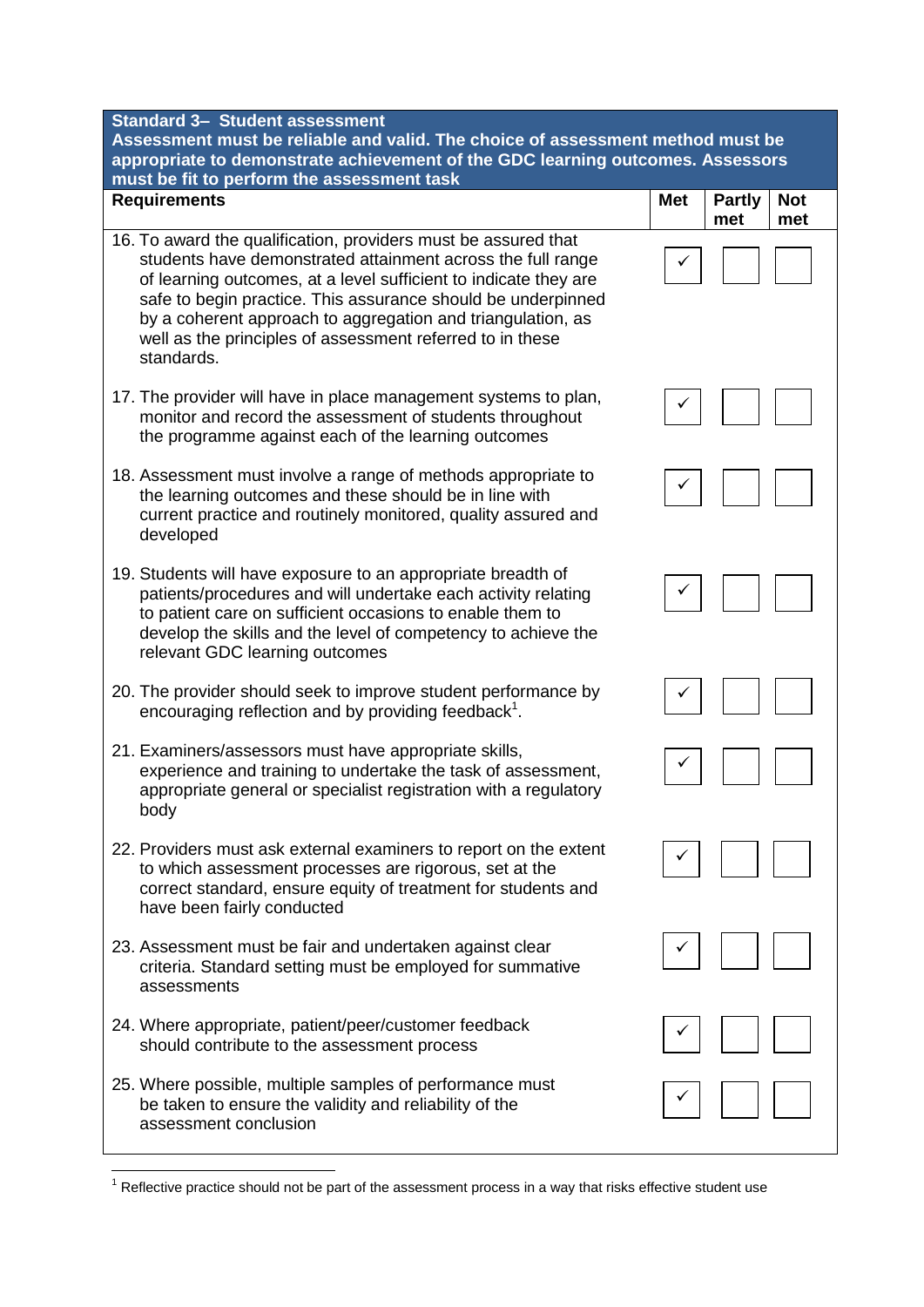26. The standard expected of students in each area to be assessed must be clear and students and staff involved in assessment must be aware of this standard



#### **GDC comments**

**Requirement 16: To award the qualification, providers must be assured that students have demonstrated attainment across the full range of learning outcomes, at a level sufficient to indicate they are safe to begin practice. This assurance should be underpinned by a coherent approach to aggregation and triangulation, as well as the principles of assessment referred to in these standards** *(Requirement Met)*

During the inspection the panel was provided with unit descriptors for each area of study. Each unit descriptor contains an assessment strategy, which maps across to the learning outcomes. The panel was satisfied that across the programme, students were able to demonstrate attainment of the full range of learning outcomes for a dental nurse. At the end of each unit the School holds a designated five week assessment period, during which all relevant summative assessment for the unit takes place.

In the event of a student failing an aspect of the programme, in no more than 40 credits, there is an opportunity to re-sit the failed assessment in weeks 50-52. Students who are unsuccessful during this re-sit opportunity are required to repeat the assessment in the following academic year.

Across the programme, students are assessed by a variety of methods, enabling the School to triangulate a student's attainment. The School places significant emphasis on the student's portfolio of experience, which records all clinical attainment across the programme. While the panel initially had concerns regarding a lack of sign-off from clinical supervisors in the portfolios, the panel was reassured that this had been fully reviewed and the panel was subsequently provided with completed and sign-off portfolios for all students.

The panel was pleased with the consolidation period for students towards the end of the programme. This enables students to ensure they have completed an appropriate number of clinical treatment procedures required to graduate as a safe beginner.

#### **Requirement 17: The provider will have in place management systems to plan, monitor and record the assessment of students throughout the programme against each of the learning outcomes** *(Requirement Met)*

The panel was reassured that the School had management systems in place to ensure the student's progress through the programme was appropriately recorded against the learning outcomes. The panel was provided with the unit descriptors, which detailed how each unit was assessed and which learning outcomes were covered in the unit. In addition to this, the panel had access to student achievement records, which provided evidence of the students achieving the learning outcomes set out in the unit descriptors.

The panel was informed that the School Manager is responsible for the input of all student data during the programme. This information is then reviewed at the Unit Assessment Board and Board of Examiners.

**Requirement 18: Assessment must involve a range of methods appropriate to the learning outcomes and these should be in line with current practice and routinely monitored, quality assured and developed** *(Requirement Met)*

The panel was satisfied that the assessments used throughout the programme were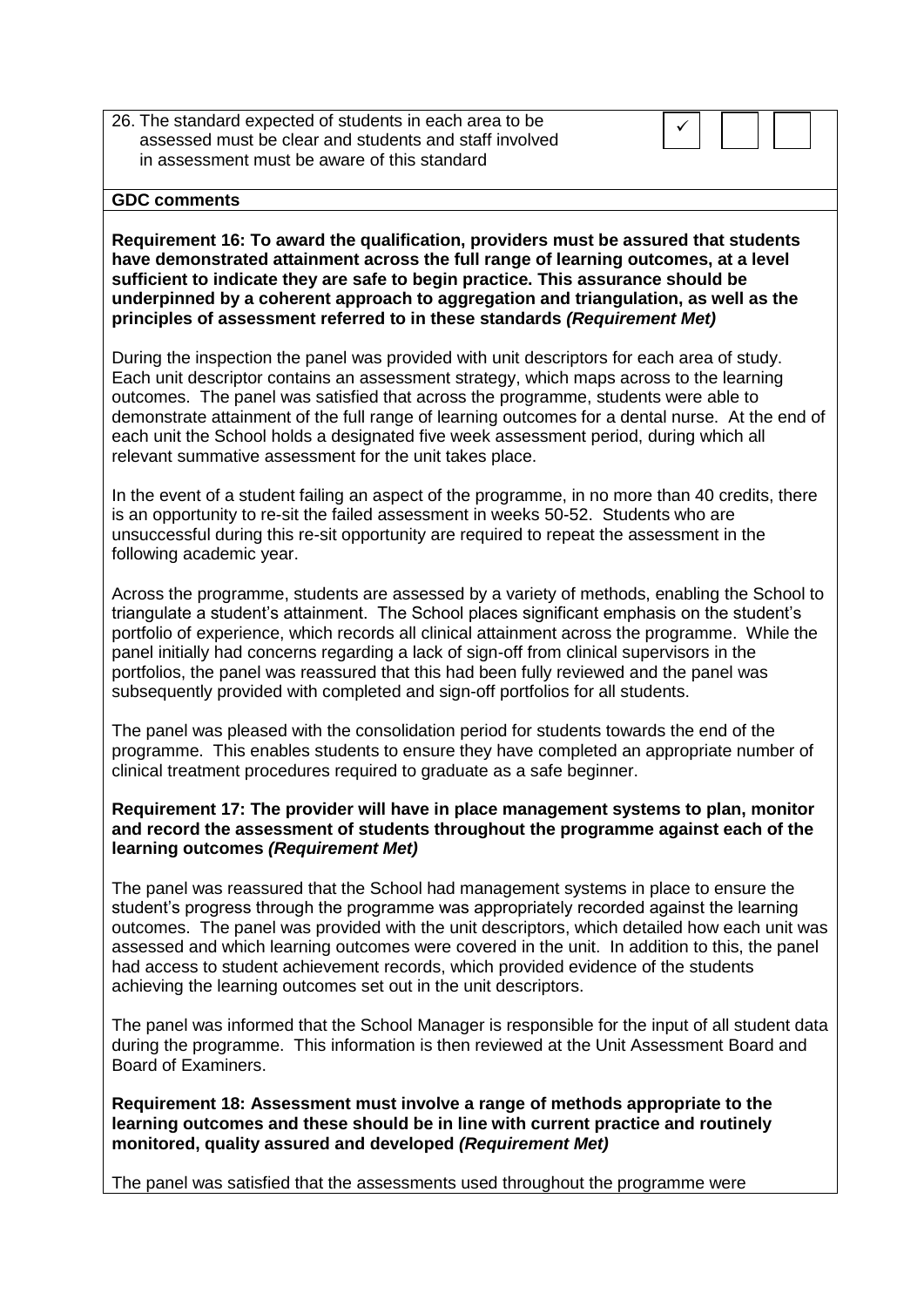appropriate. During the inspection process, the panel had an opportunity to interrogate the student's portfolio of experience, written papers and observe case presentations. The panel was satisfied that the assessments observed, in addition to the evidence provided of additional assessments, was of an appropriate level to ensure the dental nurses are at a suitable level to graduate as safe beginners.

#### **Requirement 19: Students will have exposure to an appropriate breadth of patients/procedures and will undertake each activity relating to patient care on sufficient occasions to enable them to develop the skills and the level of competency to achieve the relevant GDC learning outcomes** *(Requirement Met)*

During the final inspection visit, the panel was provided with evidence of the range of procedures the students had undertaken throughout the programme. The panel were of the opinion that at the end of the programme, the students had achieved a sufficient exposure to an appropriate range of procedures. The panel felt that the consolidation period towards the end of the year was of particular note, as it allowed students who potentially lacked experience or confidence in a particular procedure to gain extra experience prior to taking the final exams.

During the inspection the panel had an opportunity to speak with the students, who commented that they were satisfied with the range of experience they were given throughout the programme, which was enhanced by the opportunity to work in the wide variety of outreach placements.

The inspectors were also impressed with the buddying scheme employed at the School, which allows the dental nurse students to work alongside hygiene therapist students, BDS students and members of staff to further enhance their experience on the programme and develop vital team working skills with other members of the dental team.

#### **Requirement 20: The provider should seek to improve student performance by encouraging reflection and by providing feedback** *(Requirement Met)*

Students on the dental nursing programme are encouraged to reflect on their performance throughout the programme and are initially introduced to reflection within the Personal Tutorial system.

A significant element of reflection takes place when students complete their clinical portfolio. Students are required to reflect on their performance at regular intervals in the portfolio, which forms part of the Dental Nursing Practice unit. The panel was satisfied that the range of reflection and feedback that forms part of the programme was of a good level to develop insightful student dental nurses.

#### **Requirement 21: Examiners/assessors must have appropriate skills, experience and training to undertake the task of assessment, appropriate general or specialist registration with a regulatory body** *(Requirement Met)*

The panel was provided with evidence of the unit coordinators and were given access to staff personnel files, which detailed CPD, training undertaken and relevant regulatory body registration.

All staff members who carry out examining or assessment of students are required to have appropriate skills, experience and training to ensure they are suitable for the role. The suitability of staff members for the role of examining is subject to ongoing review as part of the annual Personal Development Review programme.

#### **Requirement 22: Providers must ask external examiners to report on the extent to**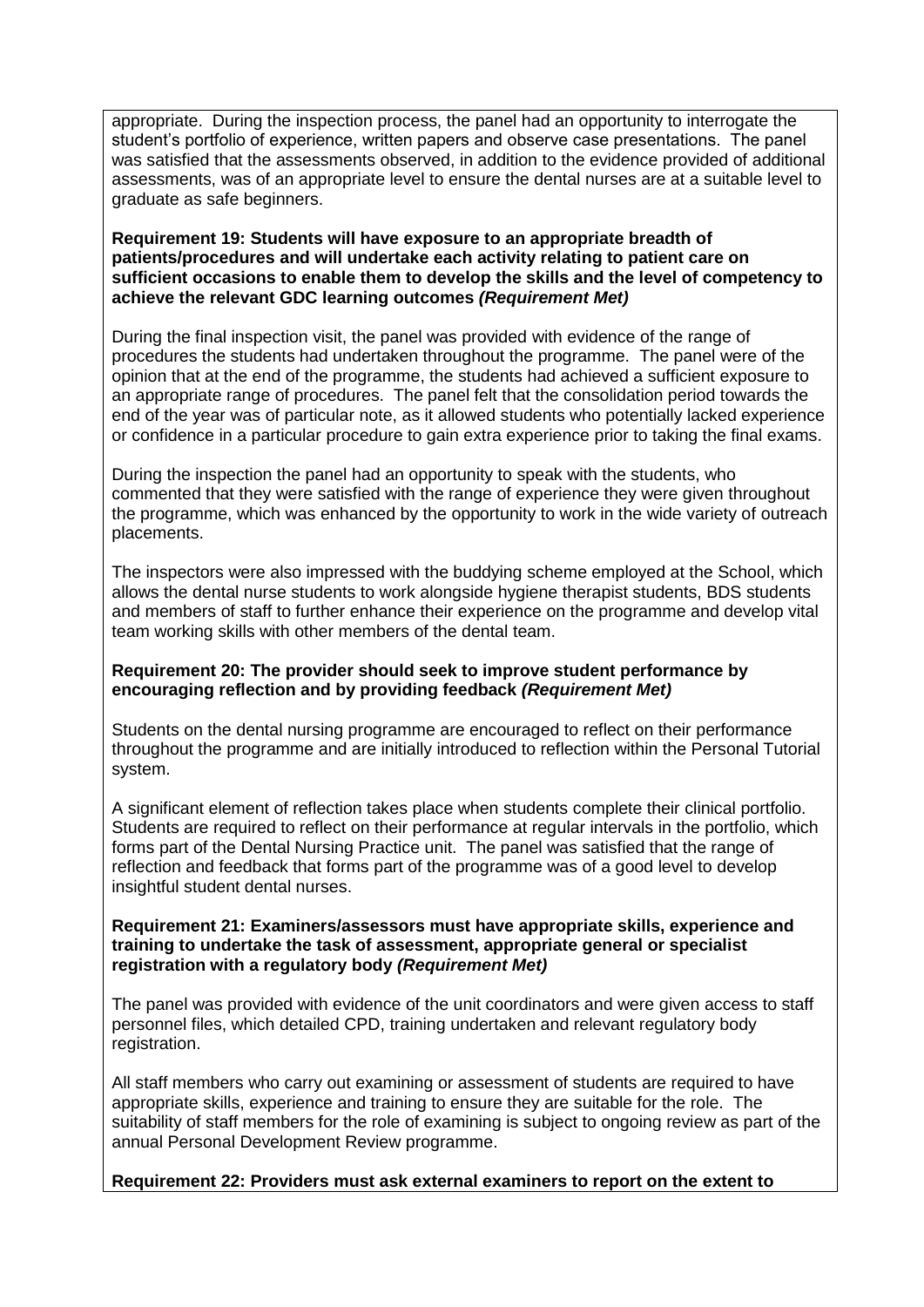**which assessment processes are rigorous, set at the correct standard, ensure equity of treatment for students and have been fairly conducted** *(Requirement Met)*

The panel was provided with evidence from external examiners reports and was satisfied that they provided appropriate feedback on the assessment process.

#### **Requirement 23: Assessment must be fair and undertaken against clear criteria. Standard setting must be employed for summative assessments** *(Requirement Met)*

The School has clear assessment criteria and marking guides, which are approved by the Assessment Panel prior to the assessment taking place. The panel was provided with the University of Portsmouth Academic Regulations and Policy for the Assessment of Students, of which all assessments at the School are aligned to.

During the inspection the panel had an opportunity to interview students and staff involved in the assessment process and was satisfied that the assessments were fair, of an appropriate level and examiners were provided with clear criteria to perform the task.

#### **Requirement 24: Where appropriate, patient/peer/customer feedback should contribute to the assessment process** *(Requirement Met)*

The panel was pleased to see a good level of patient and peer feedback, which the School has been able to integrate into the assessment process. As part of the portfolio of experience that each student must complete during the programme, patients and peers are required to feed back to the student at set points during the academic year and this is entered into the portfolio. The portfolio is then assessed as a whole at the end of the programme.

#### **Requirement 25: Where possible, multiple samples of performance must be taken to ensure the validity and reliability of the assessment conclusion** *(Requirement Met)*

The School employs a range of methods across the five units of the dental nursing programme to ensure a student's knowledge and skills are adequately assessed. Assessment methods include OSCEs, case presentations, written assessments and the clinical portfolio, which is a gateway assessment to ensure the student is fit to graduate and register as a safe beginner.

Each unit clearly outlines the learning outcomes that will be assessed and from this the School is able to ensure that multiple samples of performance across the learning outcomes are captured.

The School is currently in the process of working on a blueprint for developing the examination question bank to ensure they continue to be valid and reliable. The School plans to implement this piece of work in the 2015/2016 academic year and the panel commends the School for this development.

#### **Requirement 26: The standard expected of students in each area to be assessed must be clear and students and staff involved in assessment must be aware of this standard** *(Requirement Met)*

The panel was pleased to see clear guidance provided for students in the unit and course handbooks. During interviews with students the panel was informed that they were aware of the assessments and were satisfied with how this information is provided. The panel was pleased that this information was shared with the students well in advance of any assessment, giving time for any questions to be raised, if necessary. Prior to assessments taking place, staff members involved are provided with briefings and clear criteria.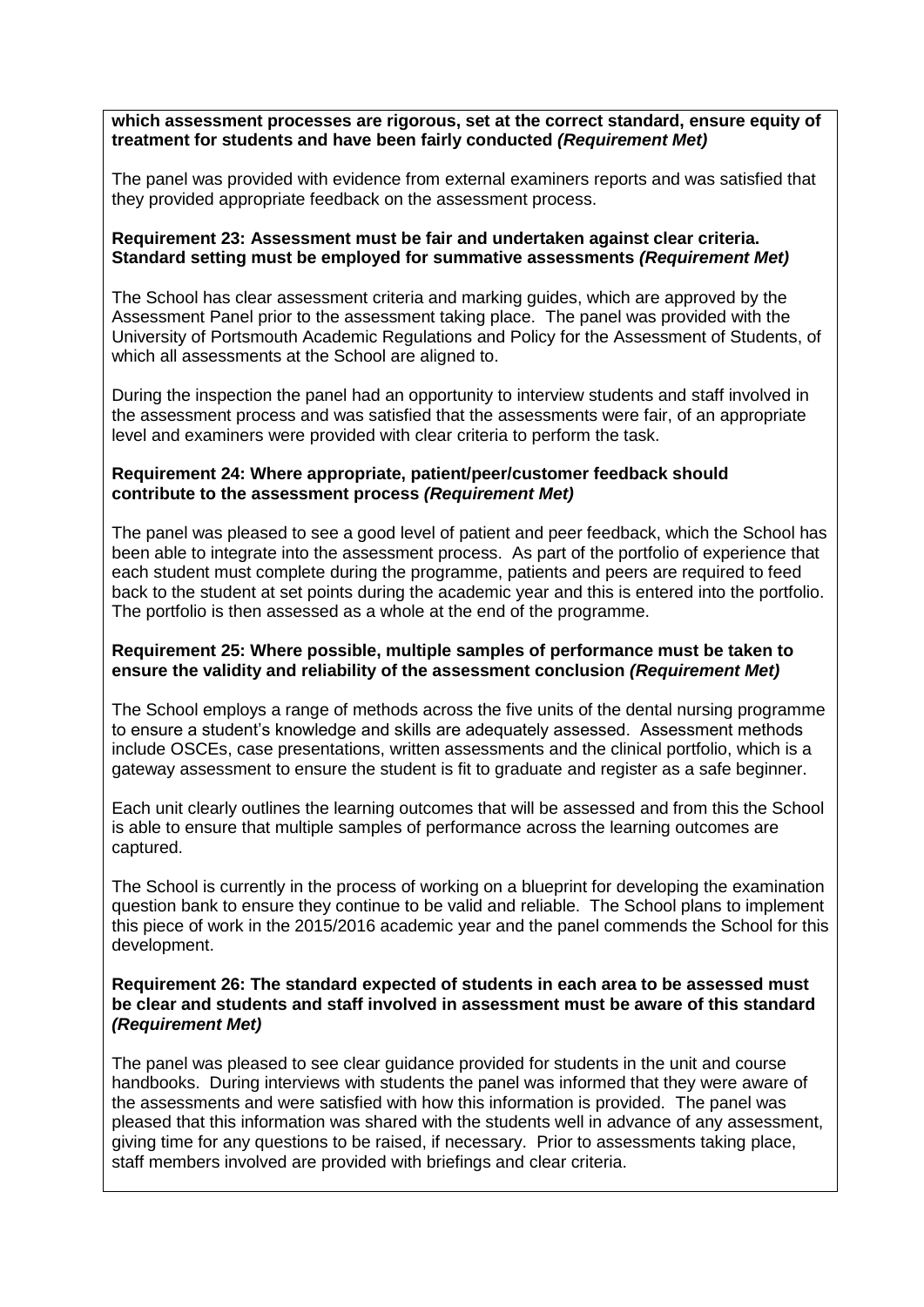| <b>Actions</b>        |                                 |                             |
|-----------------------|---------------------------------|-----------------------------|
| Req.<br><b>Number</b> | <b>Actions for the provider</b> | Due date<br>(if applicable) |
|                       | None                            |                             |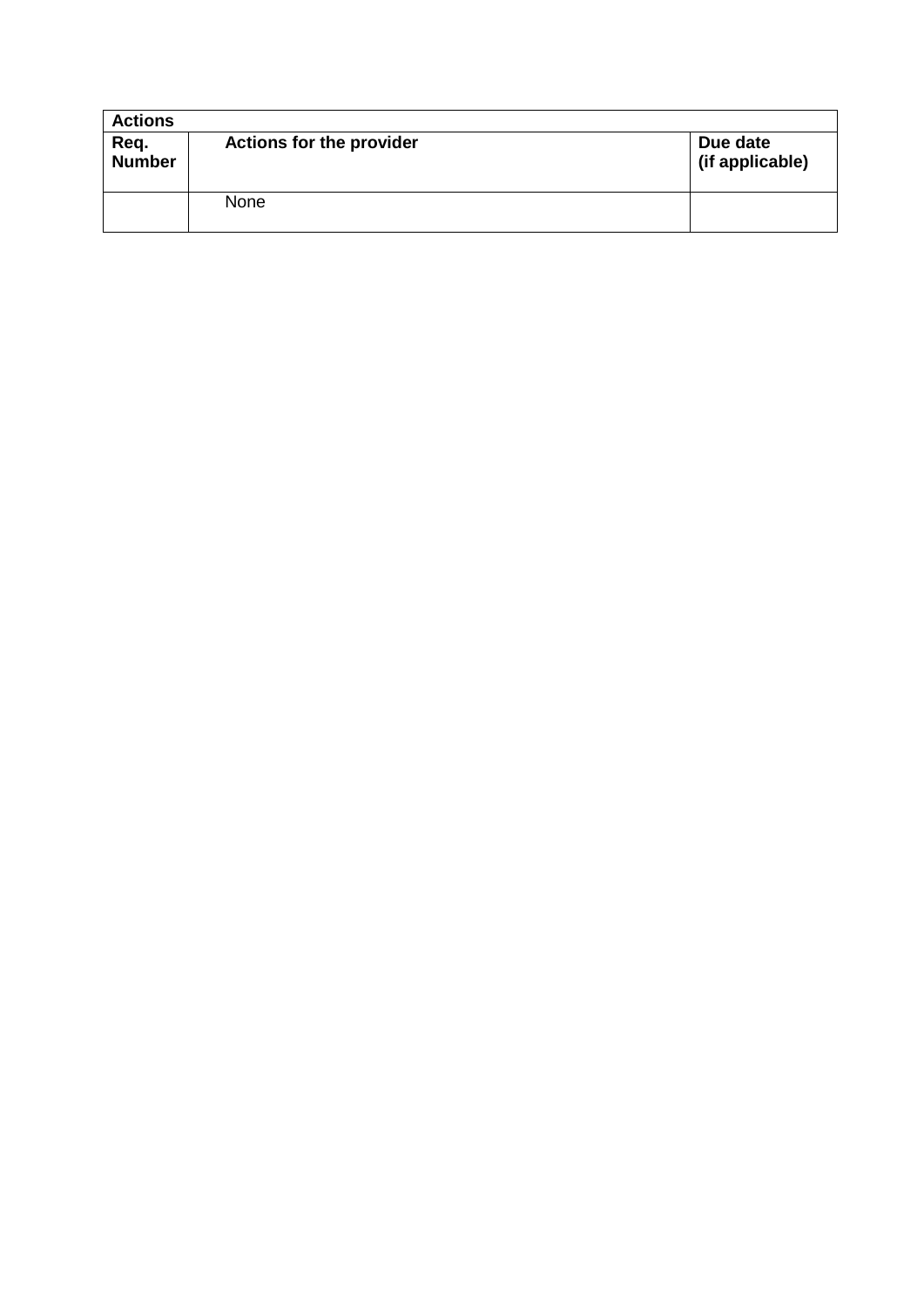| <b>Standard 4 - Equality and diversity</b><br>The provider must comply with equal opportunities and discrimination legislation and<br>practice. They must also advocate this practice to students                                                                                                                                                                                                                                                                                                                                                                                                            |                                                                                                                                                                                          |            |                                           |  |
|--------------------------------------------------------------------------------------------------------------------------------------------------------------------------------------------------------------------------------------------------------------------------------------------------------------------------------------------------------------------------------------------------------------------------------------------------------------------------------------------------------------------------------------------------------------------------------------------------------------|------------------------------------------------------------------------------------------------------------------------------------------------------------------------------------------|------------|-------------------------------------------|--|
| <b>Requirements</b>                                                                                                                                                                                                                                                                                                                                                                                                                                                                                                                                                                                          |                                                                                                                                                                                          | <b>Met</b> | <b>Partly</b><br><b>Not</b><br>met<br>met |  |
|                                                                                                                                                                                                                                                                                                                                                                                                                                                                                                                                                                                                              | 27. Providers must adhere to current legislation and best<br>practice guidance relating to equality and diversity                                                                        |            |                                           |  |
|                                                                                                                                                                                                                                                                                                                                                                                                                                                                                                                                                                                                              | 28. Staff will receive training on equality and diversity,<br>development and appraisal mechanisms will include this                                                                     |            |                                           |  |
| practice                                                                                                                                                                                                                                                                                                                                                                                                                                                                                                                                                                                                     | 29. Providers will convey to students the importance of<br>compliance with equality and diversity law and principles of<br>the four UK nations both during training and after they begin |            |                                           |  |
| <b>GDC comments</b>                                                                                                                                                                                                                                                                                                                                                                                                                                                                                                                                                                                          |                                                                                                                                                                                          |            |                                           |  |
|                                                                                                                                                                                                                                                                                                                                                                                                                                                                                                                                                                                                              | Requirement 27: Providers must adhere to current legislation and best practice<br>guidance relating to equality and diversity (Requirement Met)                                          |            |                                           |  |
| The panel was satisfied that the School meets this requirement. The panel was provided<br>with evidence of the University of Portsmouth Equality Objectives 2012-2015 document,<br>which clearly demonstrates the importance of equality and diversity to the University and<br>School. The panel had an opportunity to discuss equality and diversity with both staff and<br>students involved with the programme and was satisfied that overall that the University<br>provided a safe, inclusive and fair environment for learning and teaching.                                                          |                                                                                                                                                                                          |            |                                           |  |
| Requirement 28: Staff will receive training on equality and diversity, development and<br>appraisal mechanisms will include this (Requirement Met)                                                                                                                                                                                                                                                                                                                                                                                                                                                           |                                                                                                                                                                                          |            |                                           |  |
| All staff involved in the programme are required to carry out online training on equality and<br>diversity, which is monitored through the annual appraisal process. The panel was given the<br>opportunity to have access to personnel records and was satisfied that this requirement was<br>met.                                                                                                                                                                                                                                                                                                          |                                                                                                                                                                                          |            |                                           |  |
| Requirement 29: Providers will convey to students the importance of compliance with<br>equality and diversity law and principles of the four UK nations both during training and<br>after they begin practice (Requirement Met)                                                                                                                                                                                                                                                                                                                                                                              |                                                                                                                                                                                          |            |                                           |  |
| Students are taught about the importance of equality and diversity at several points during<br>the programme, including during the Introduction to Behavioural Science Unit, where<br>students participate in an online assessment and are issued with a certificate of completion,<br>and again in the Personal and Professional Development Unit. The panel also had an<br>opportunity to observe student's case presentation assessments, which covered the<br>importance of equality and diversity. The panel was reassured that on completion of the<br>programme students fully meet this requirement. |                                                                                                                                                                                          |            |                                           |  |
| <b>Actions</b>                                                                                                                                                                                                                                                                                                                                                                                                                                                                                                                                                                                               |                                                                                                                                                                                          |            |                                           |  |
| Req.<br><b>Number</b>                                                                                                                                                                                                                                                                                                                                                                                                                                                                                                                                                                                        | <b>Actions for the provider</b>                                                                                                                                                          |            | Due date<br>(if applicable)               |  |

None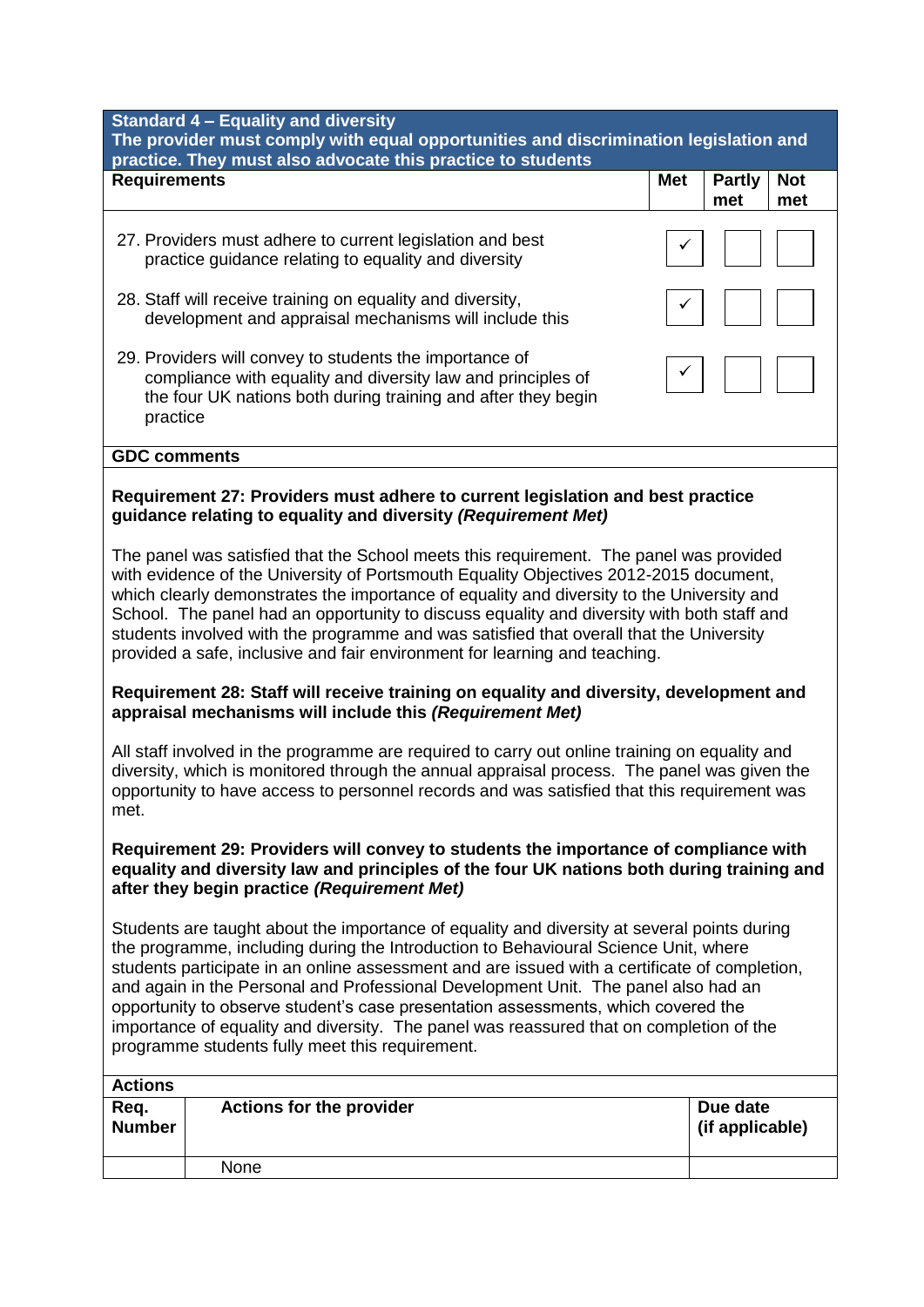## **Summary of Actions**

| Reg. | <b>Actions for the provider</b>                                                                                                                                                     | <b>Observations</b><br><b>Response from the Provider</b>                                                                                                                                                                                                                                                                                                                                                                                                                                                                                                                   | Due date<br>(if applicable) |
|------|-------------------------------------------------------------------------------------------------------------------------------------------------------------------------------------|----------------------------------------------------------------------------------------------------------------------------------------------------------------------------------------------------------------------------------------------------------------------------------------------------------------------------------------------------------------------------------------------------------------------------------------------------------------------------------------------------------------------------------------------------------------------------|-----------------------------|
|      |                                                                                                                                                                                     | Provider to record observations in response to<br>actions here                                                                                                                                                                                                                                                                                                                                                                                                                                                                                                             |                             |
| 3    | The School should regularly audit the use of the clinical<br>facilities in each treatment bay to ensure that the training<br>is effective and that the policies are being followed. | The school accepts this recommendation and has:<br>1. Issued communications to staff and students to<br>reinforce existing policies.<br>2. Started to audit the use of clinical sinks.<br>Inappropriate use of the sinks in treatment bays has<br>become a serious incident. Each time a tutor or<br>qualified nurses witnesses such an event, a form will<br>be raised and passed to the Health and Safety<br>Officer. The frequency of all incidents is monitored<br>by the School's Health and Safety Group and by the<br>University. Action is taken on all incidents. | N/A                         |

# **Observations from the provider on content of report**

*Provider to record additional observations here*